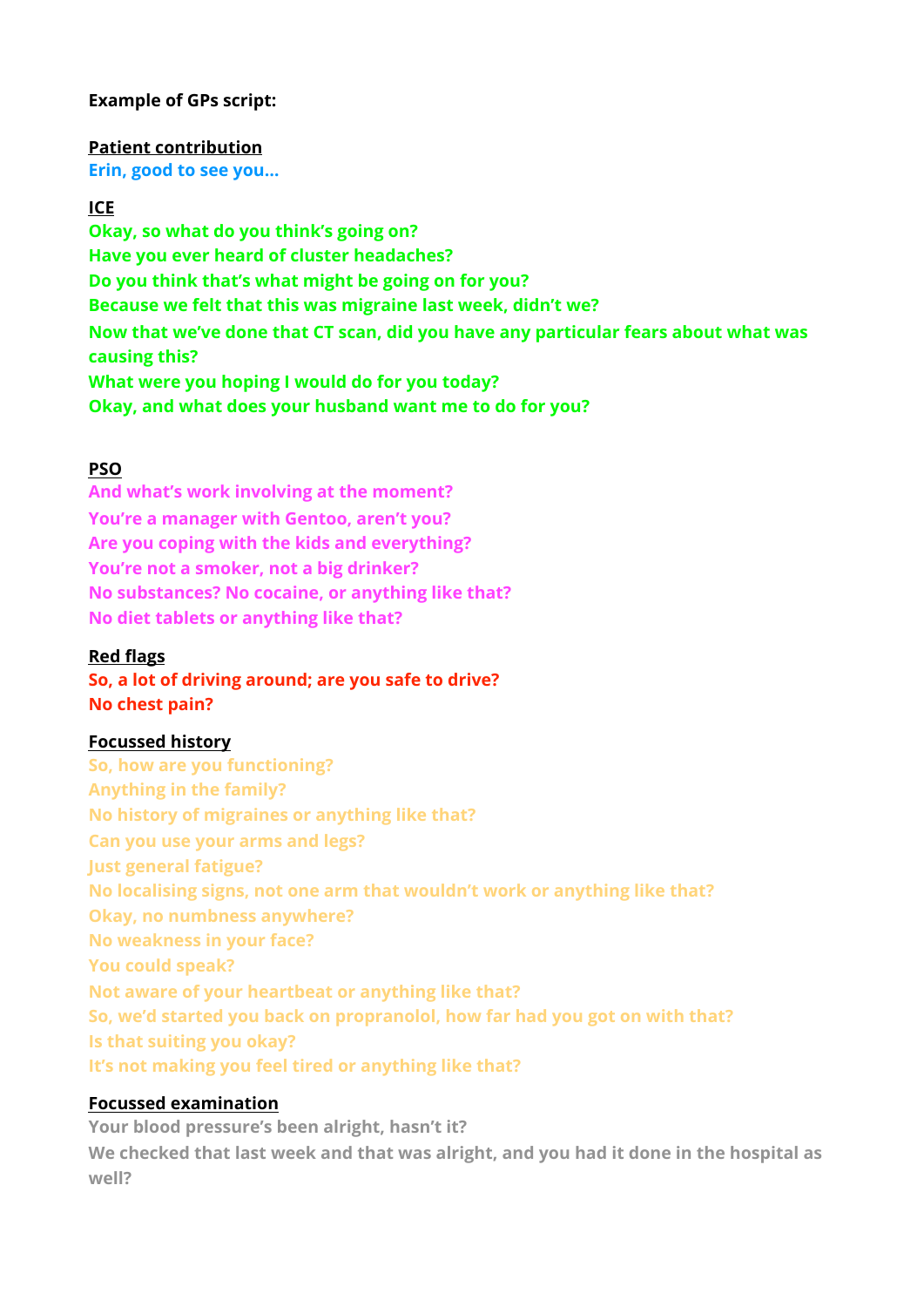## **Identify problem**

**Yeah, so your brain wasn't working quite right when this was at its worst? Have you ever heard of cluster headaches?** 

**I mean, from what you've described to me so far, this sounds very much as if you're having cluster headaches or a gathering of migraines, doesn't it. Even though you didn't feel that this was specifically a migraines thing, but you lost vision and your CT scan was reassuring.** 

**Your brain wasn't functioning?** 

**So, I think that's part of it, this - when it happens, is so severe that you find it really hard to concentrate.** 

**And that's probably what's going on with your brain. The structure of your brain seems okay, we've scanned that, and it seems reassuring, but let's get an opinion from a neurologist about how we deal with this in the future for you.** 

## **Check understanding**

**Does that make sense?** 

# **Develops management plan / shares management plan**

**Well it's a neurology hot clinic, where you get an urgent appointment to see a neurologist and they can give you further advice.** 

**Right, okay. So, if you've got cluster headaches, they're a little bit different from migraines. They do respond, actually, to a couple of things; so, sumatriptan actually works quite well.** 

**Is it bad enough for you to take something like sumatriptan at the moment? Well I don't think there's any emergency, but if the headache gets worse you can always use that. Oxygen works quite well for cluster headaches as well, for treatment. But, anyway, paramedics would be carrying that kind of thing if you had a really severe headache, you can always try that out. But it may well be that if you're getting cluster headaches, that the neurology clinic will recommend a preventative treatment for cluster headaches.** 

**So that might be one of the functions of actually going to that clinic.** 

**You don't need a fit note from me?** 

**If you get a bad migraine, you are going to need to take some time off.** 

**In which case, I'm happy to back that up with a note if you need it, but otherwise, for short periods of time off work, it's going to be self-certified.** 

**Let's get the opinion from the neurologist as to whether this is a cluster that you've been getting and what preventative treatment might be worthwhile thinking about for you.** 

**Well, if you're not prepared to take the sumatriptan because it's making you too tired, then I don't have any treatment that's going to be miraculous for it. Some people do find that amitriptyline can help a little bit with this type of pain, if it's lingering around, and that can help you to sleep too; but, obviously the downside with using amitriptyline is dry mouth** 

**And drowsiness, so take it on a night.** 

**We commonly use amitriptyline as a preventative treatment for migraines, and, again, it's not a particularly great preventative treatment for cluster headaches. But, it can**